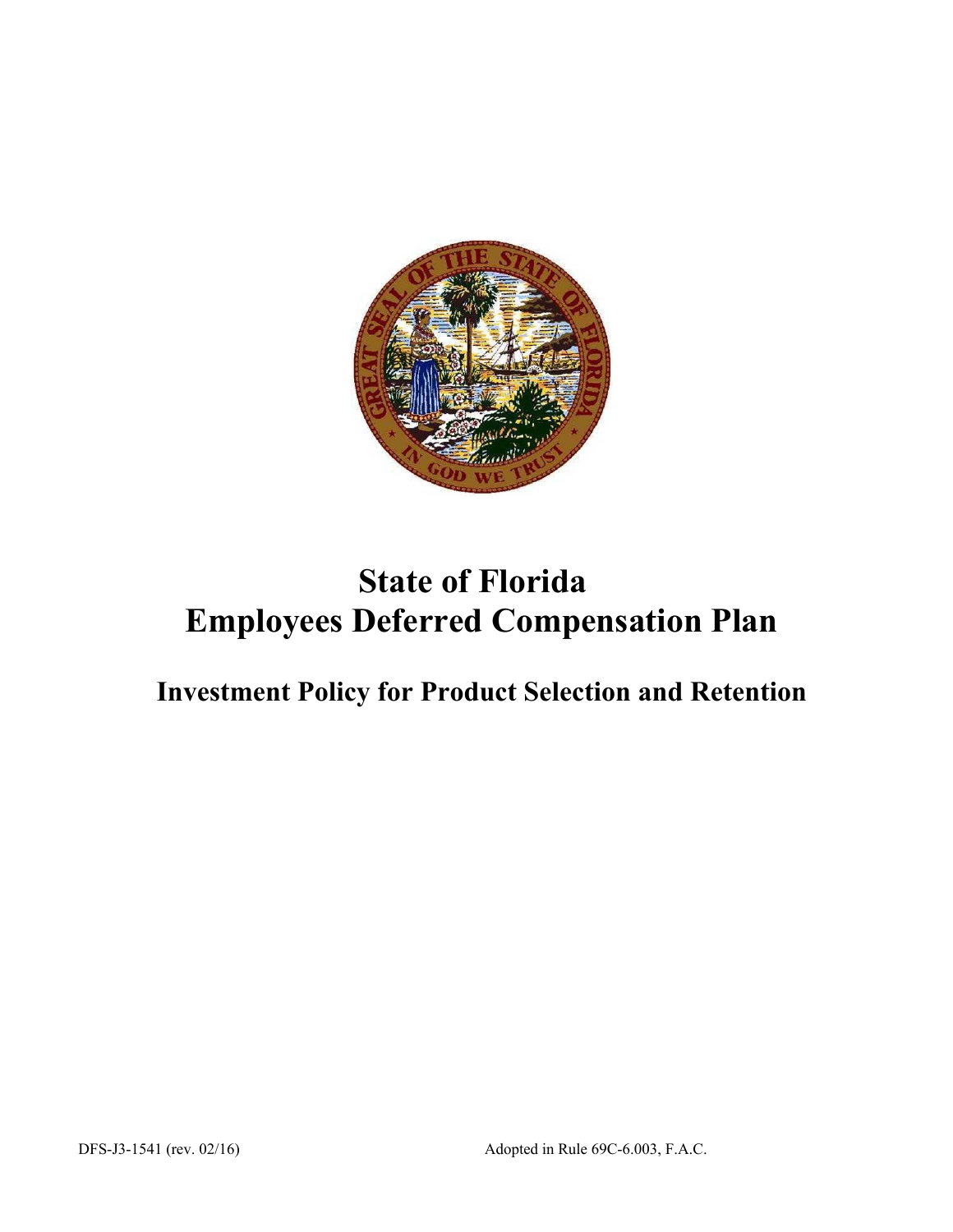## **TABLE OF CONTENTS**

| L.  |                                                                   |  |
|-----|-------------------------------------------------------------------|--|
| Ш.  |                                                                   |  |
| Ш.  |                                                                   |  |
|     | IV. APPROVAL AND TERMINATION OF INVESTMENT PRODUCTS  4            |  |
|     |                                                                   |  |
|     |                                                                   |  |
|     | C. Criteria for Approval or Termination of Investment Products 5  |  |
| V.  |                                                                   |  |
| VI. | GUARANTEE OF PRINCIPAL AND INTEREST FUND REVIEW  6                |  |
|     | VII. TARGET-DATE FUNDS-QUALIFIED DEFAULT INVESTMENT ALTERNATIVE 7 |  |
|     |                                                                   |  |
|     |                                                                   |  |
|     |                                                                   |  |
| IX. |                                                                   |  |
| Х.  |                                                                   |  |
|     |                                                                   |  |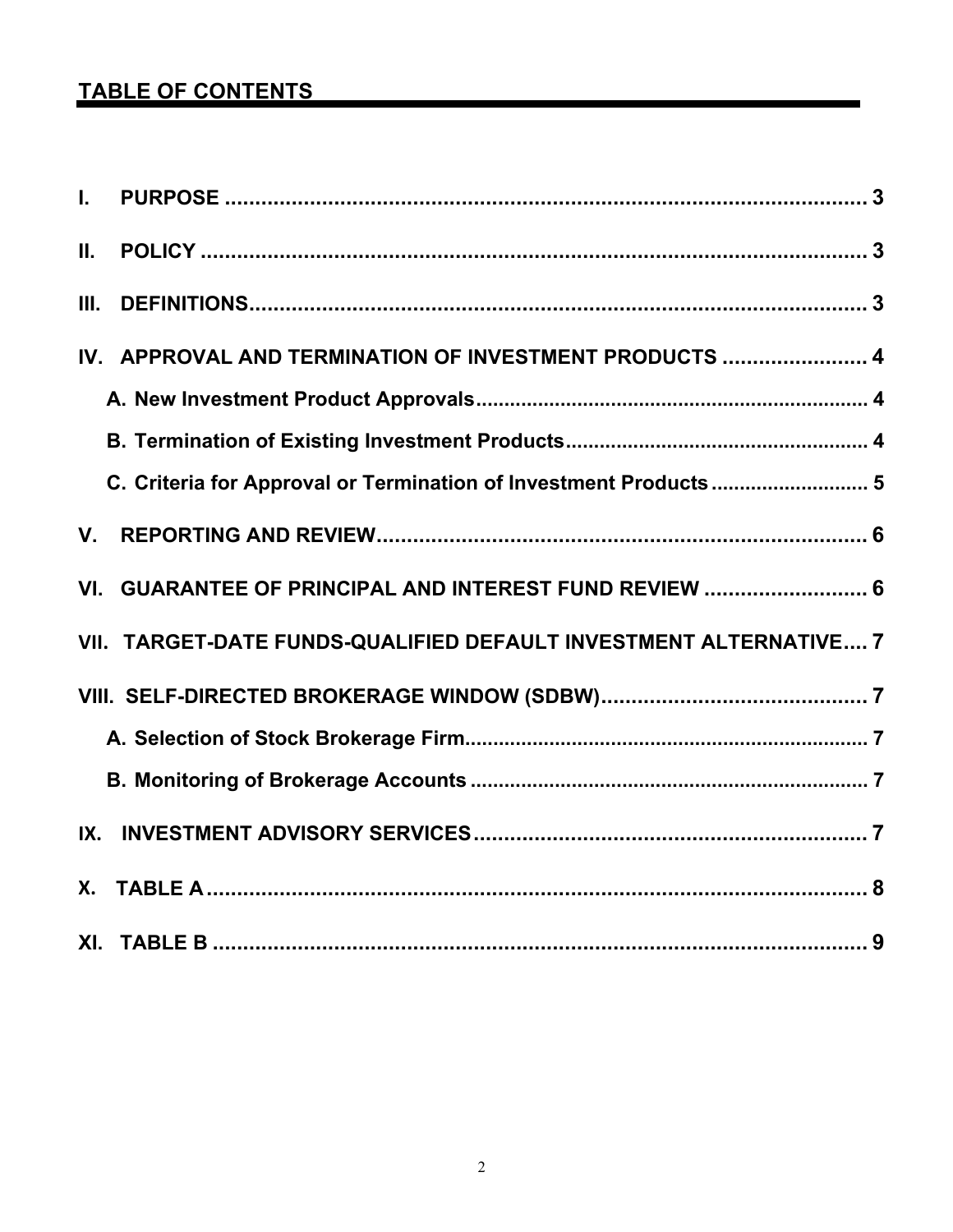#### **I. Purpose**

The purposes of this document are to (1) establish the standards for the State of Florida Employees Deferred Compensation Plan (may be referred to as State of Florida's 457(b) Plan), (2) adopt criteria for the selection and retention of the Plan's investment options, and (3) provide a method for the quarterly evaluation and monitoring of the investment options.

#### **II. Policy**

It is the policy of the Department of Financial Services to make available a broad range of investment options that have varying degrees of risk and return. The Department of Financial Services has responsibility for insuring that a reasonable variety of investment options is available, that information regarding these options is available to participants, and that program administrative costs are kept to a minimum. The State of Florida's 457(b) Plan is a participant directed investment program, established by Section 112.215 Florida Statutes.

#### **III. Definitions**

**Actively Managed Product** – An investment strategy that relies on active trading strategies in an effort to out-perform the financial returns generated by a market benchmark index.

**Best Interests of the Participants** – reasonable consideration of cost, continuity, return, risk, flexibility, and security of the participant's beneficial interest in the plan assets.

**Percentile Ranking** – This is the fund's tax-adjusted total-return percentile rank for the specified time period relative to all investment products that have the same Morningstar Category. (The most favorable being 1, and least favorable being 100).

**Default Fund** – an investment option created during the 2006 Pension Protection Act, allowing plans to invest a participant's assets, if it is deemed that the participant has exercised control over the assets in his or her account, into a QDIA or a Qualified Default Investment Alternative. Each approved Investment Provider has a designated QDIA currently within the Deferred Compensation Program. The Department has designated the Target Date Funds for each provider as the QDIA.

**Deferred Compensation Program (DCP)** – The program created pursuant to Section 112.215 Florida Statutes, which is embodied in the State of Florida Employees Deferred Compensation Plan adopted through Rule Chapter 69C-6 Florida Administrative Code.

**Department** – Florida Department of Financial Services.

**Investment Product** – a product purchased with the expectation of favorable returns. Investment Products are compiled from securities and financial instruments in order to produce investment returns in the form of income or capital appreciation.

**Investment Provider** – A private sector company approved by the Department, which enrolls qualified employees and offers investment products, investment education, and markets the Deferred Compensation Program to participants. Investment Provider companies sign a five-year contract and undergo a competitive bid process.

**Morningstar** – Morningstar Direct Software, licensed for Morningstar, Inc., and used by the Department to evaluate and monitor the quantitative measures of investment products in the Deferred Compensation Program.

**Morningstar Category** – A classification based on an investment product's statistics and composition over the past three years.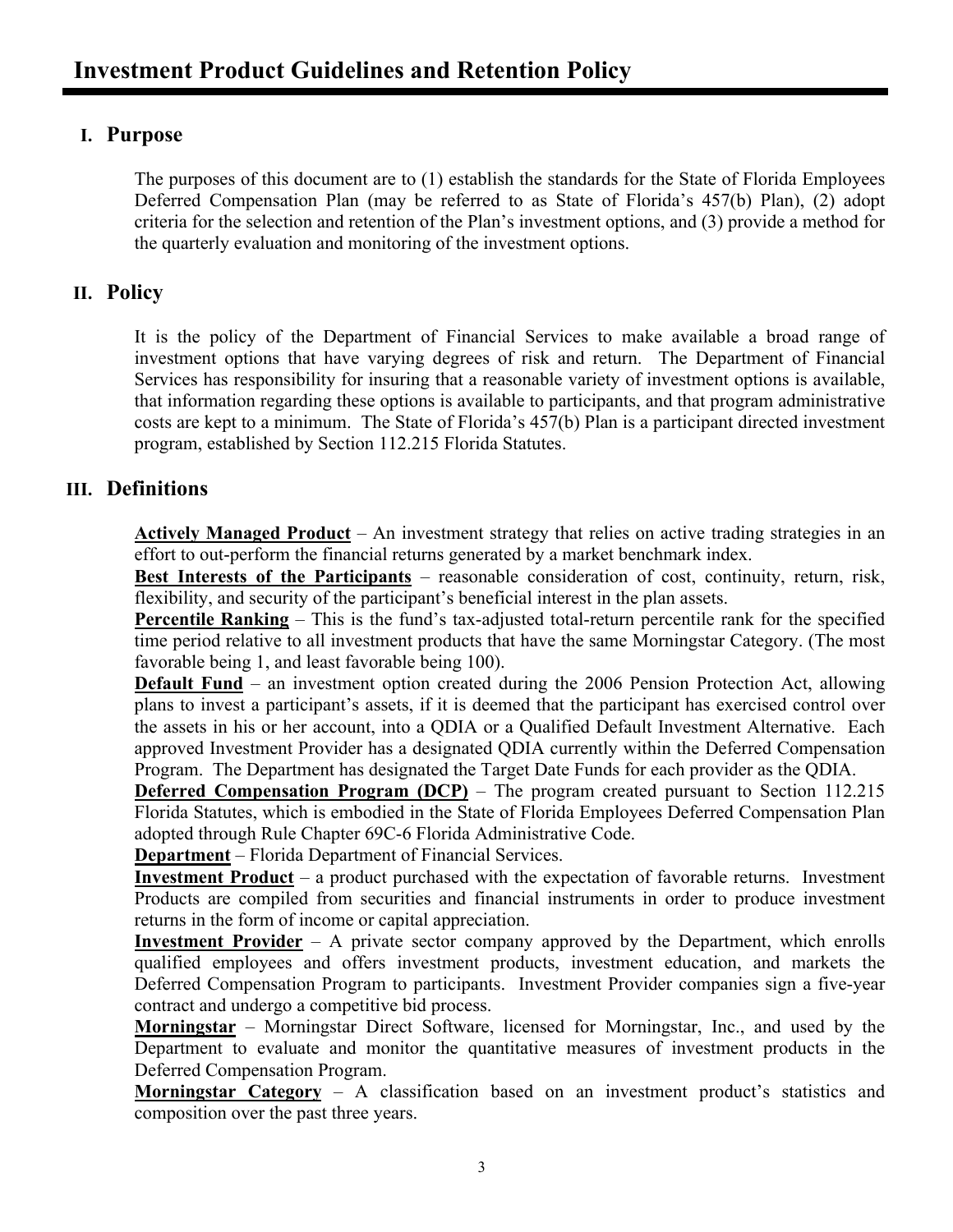**Morningstar Rating** –The Morningstar Rating for mutual funds, commonly called the star rating, is a measure, published by Morningstar Inc., of a fund's risk-adjusted return, relative to other mutual funds in its category. Funds are rated from one to five stars, with the best performers receiving five stars and the worst performers receiving a single star.

**Mutual Fund –** A professionally managed collective investment product that pools money from many investors to buy stocks, bonds, short-term money market instruments and other securities.

**Observation Status –** The condition of a mutual fund having a Morningstar 5-year percentile ranking within category greater than 50<sup>th</sup> percentile at quarter end **and** a Morningstar 5-year rating of less than 3 stars **or** a Morningstar 5-year percentile ranking within category greater than 75th percentile at quarter end.

**Participant** – A qualified employee that completes enrollment documents in the State of Florida Deferred Compensation Program and agrees to all terms and conditions that apply.

**Passively Managed Product (Index Fund)** – An investment strategy that produces the same level and pattern of financial returns generated by a market benchmark index.

**Performance Benchmark** – A market benchmark index that is designated by an investment product's prospectus is used to measure investment performance.

**Profile Fund** – A type of fund offered by Empower Retirement that invests in underlying mutual funds offered by Empower Retirement in a manner to create a risk-based return.

 **Sharpe Ratio** – A risk-adjusted measure that is calculated by dividing the excess return by total risk incurred by an investment to determine reward per unit of risk.

 **Target Date Fund-** A mutual fund that resets the asset mix (stocks, bonds, cash equivalents) in its portfolio according to a selected time frame that is appropriate for a particular investor. A targetdate fund is similar to a life-cycle fund except a target-date fund is structured to address some date in the future, such as retirement.

**Termination Review Status –** The mutual fund is in observation status for four consecutive quarters.

**Termination –** At least two consecutive quarters in termination review status **and** a Morningstar 1 year percentile ranking within category greater than 50<sup>th</sup> percentile at quarter end.

### **IV. Approval and Termination of Investment Products**

Selection of investment products to be made available through the State of Florida's 457(b) Plan and replacement or termination of investment products must be approved in writing by the Department prior to the change becoming effective.

#### **A. New Investment Product Approvals**

Approval of new investment products must be made by the Department using the quantitative criteria listed in Table A and the qualitative criteria listed in Section IV C. The Department shall evaluate recommendations made by Investment Providers to determine if all criteria are met. The Department has final approval for all investment product changes. This process must be completed and documented by the Department prior to the offering of new products to participants. This process does not apply to products offered in the Self Directed Brokerage Window.

#### **B. Termination of Existing Investment Products**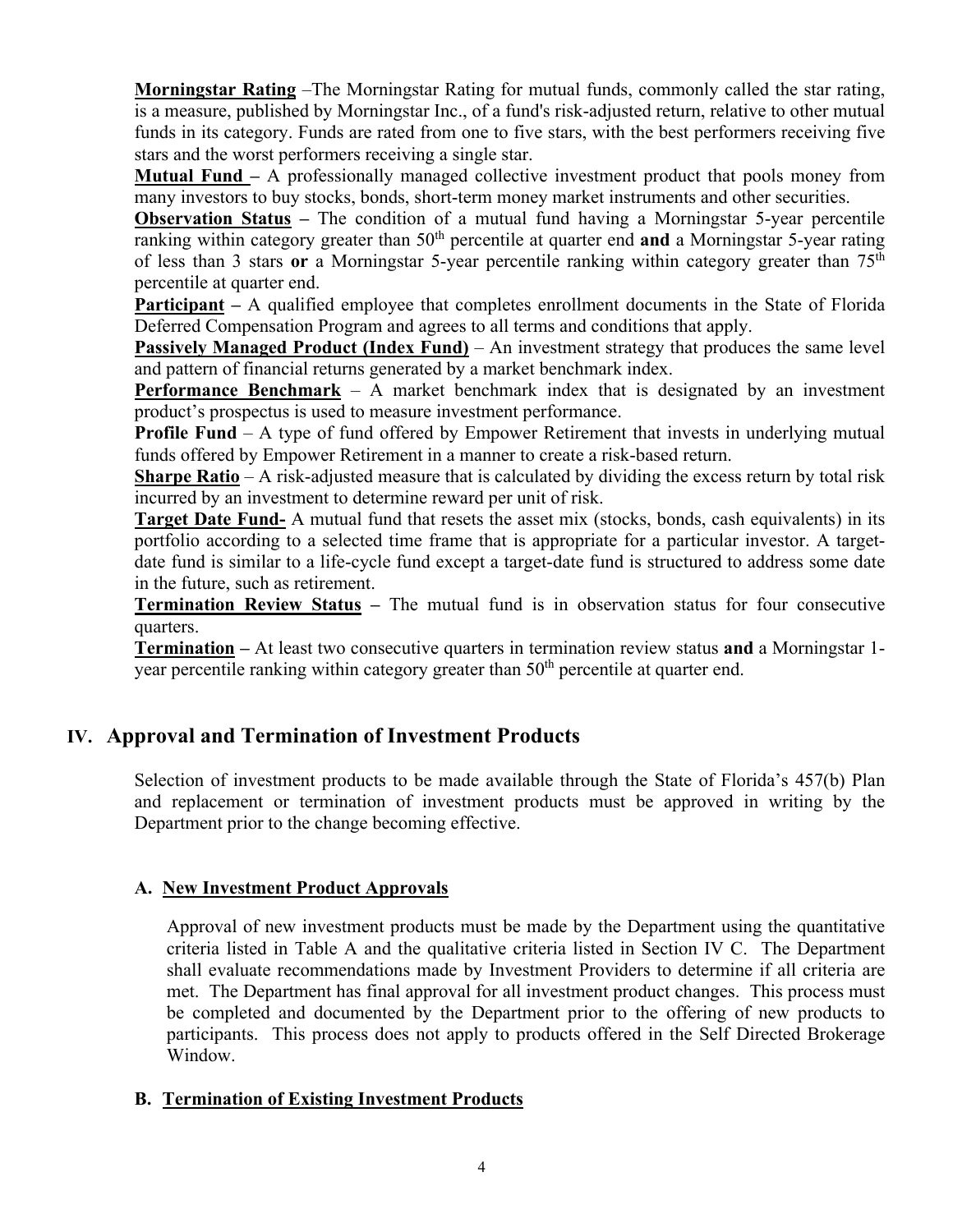An existing product may be terminated based on either quantitative criteria listed in Table B or qualitative criteria listed in Section IV C. The Department makes the final determination for product retention or termination. Prior to termination, a thorough review will be conducted focusing on the manager's past performance, current fund information, investment philosophy, and internal fund investment processes. Once approved for termination, the fund is removed from the DCP. Thereafter, and at the approval of the Department acting within the best interest of the participants, assets and deferrals will be mapped to similar investment products no earlier than 30 days and no later than 60 days notice to participants. This process does not apply to products offered in the Self Directed Brokerage Window.

#### **C. Criteria for Approval or Termination of Investment Products**

In deciding which investment products to approve for availability in the DCP or terminate from the DCP, the Department shall review the following factors quarterly:

- 1. Qualitative Factors
	- a. Costs determined by measuring the average of investment objective in the category
	- b. Liquidity
	- c. Transaction limitation
	- d. Diversification
	- e. History how long the investment product has been in existence
	- f. Management tenure or departure
	- g. Reputation and regulatory record of an investment management firm
	- h. Level of assets under management
	- i. Absolute returns
	- j. Adherence to investment style
	- k. Merger of fund companies
	- l. Sharpe ratio
	- m. Performance of the fund relative to market indexes in proportion to the allocation of the fund to the indexed markets

Initiation of a civil or criminal proceeding by any governmental entity alleging violations of state or federal securities laws or regulations constitute sufficient grounds for disapproval or termination of any investment product.

- 2. Quantitative (Performance) Factors
	- a. When evaluating mutual funds for approval, the Department shall consider the specific criteria outlined in Table A.
	- b. When evaluating mutual funds for termination, the Department shall consider the specific criteria outlined in Table B.
- 3. Limitations

With the exception of redemption fees or restrictions imposed with the approval of the Department for excessive trades or inappropriate market timing, investment products offered through the program shall not have restrictions, penalties, market value adjustments or surrender charges relating to exchanges or withdrawals and must offer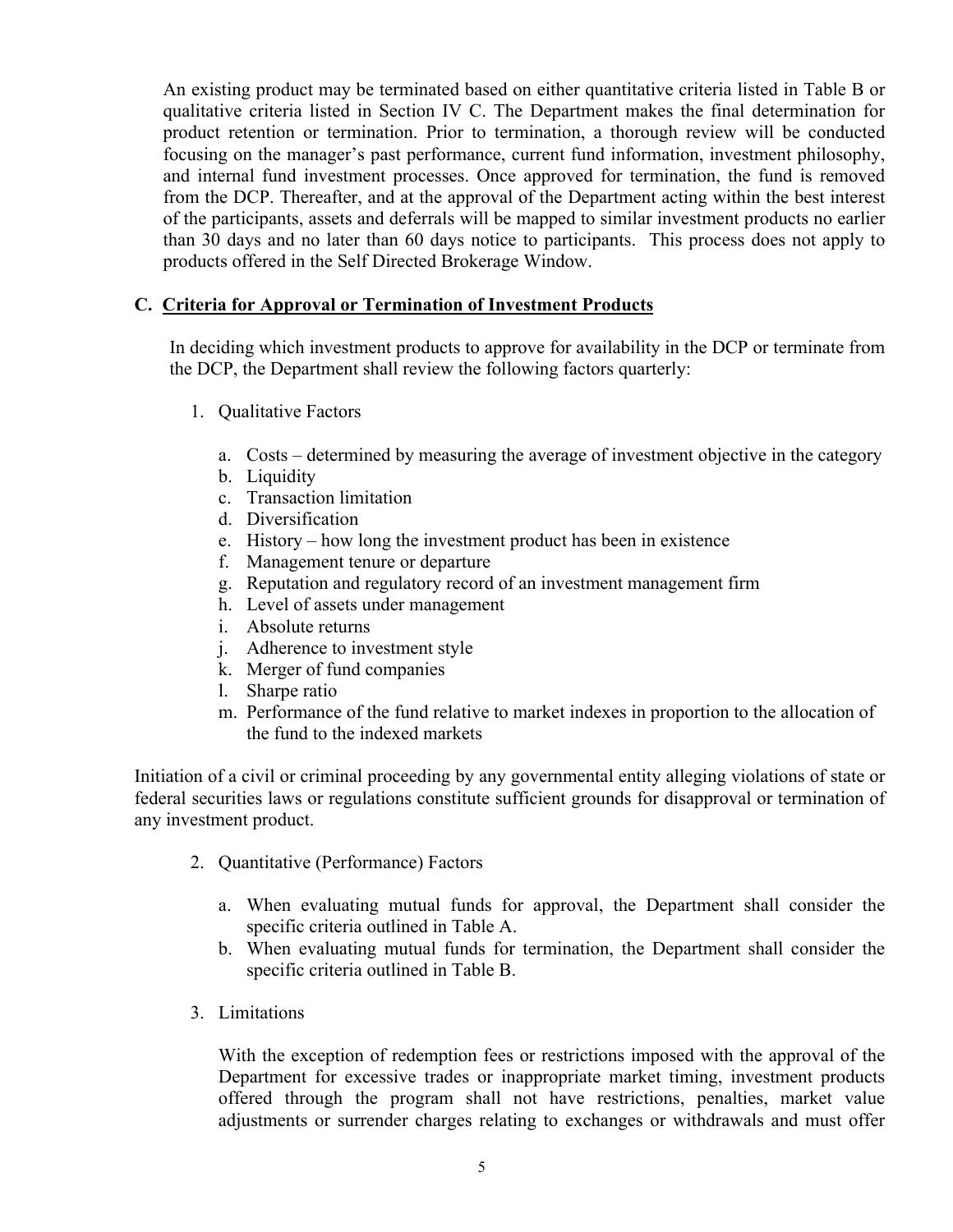full liquidity to participants. Commissions shall only be allowed for stock and exchange traded fund transactions through a self-directed brokerage window.

#### **V. Reporting and Review**

The Department will conduct quarterly performance reviews for each investment provider's products in the program. In addition, in person reviews will be held semi-annually in the Department's Deferred Compensation Office in February and August. Prior to each semi-annual review, the investment provider manager will be sent a letter outlining specific issues identified by the Department that will be topics of discussion. This specifically includes, but is not limited to, funds that have been identified as underperforming based on section XI.

### **VI. Guarantee of Principal and Interest Fund Review**

At least twice annually, the Department shall request an Asset Quality Fact Sheet that identifies at least the following information from each Investment Provider Company that offers a guarantee of principal and interest account:

- 1. Average Maturity of Average Life of the fixed account
- 2. Effective Duration to Average Maturity and Average Life, as appropriate for use in the Crediting Rate Formula
- 3. Market Value vs. Book Value
- 4. Investment Policy Statement Compliance Letter (semi-annually) –a statement from the investment provider that their Guarantee of Principal and Interest Fund conforms with the Department's Form DFS-J3-1541, Investment Policy for Product Selection and Retention
- 5. Underlying Investment Portfolio guidelines regarding allocation to sectors, ratings, types of securities
- 6. Sector weightings
- 7. Average ratings of corporate bonds held and percent of whole portfolio with ratings below BBB+
- 8. Crediting Rate Formula
- 9. Reporting of any relevant changes in the operation of the fund
- 10. List of people who can make changes involving the fund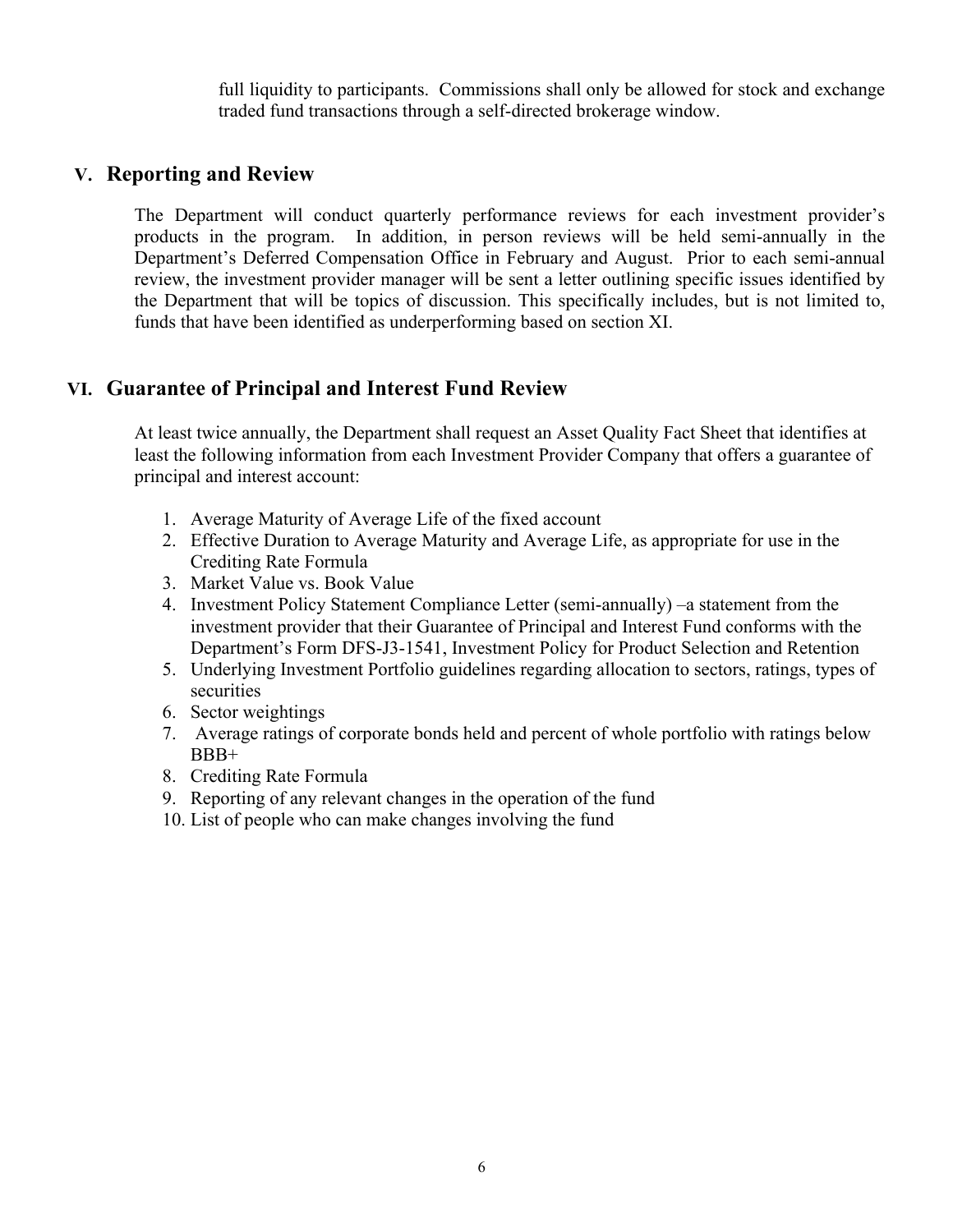### **VII. Target-Date Fund Review-Qualified Default Investment Alternative**

- 1. Performance Review multiple performance statistics using peer group ranking of a fund's risk-adjusted return, volatility, total return and market risk exposure.
- 2. Portfolio Evaluate the underlying funds of the suite. Determine glide path as related to: equity/bond weighting, conservative/aggressive investment, active/passive strategy, asset class.
- 3. Fund Expenses Evaluate whether fund expenses are within acceptable tolerance as related to price average of its peer group and size of the suite.
- 4. Managers and associate managers Review manager tenure, experience, and evaluate overall effectiveness.
- 5. Glide Path Evaluate whether remaining on course and aligned with the suites and plan investment objectives.

#### **VIII. Self-Directed Brokerage Window (SDBW)**

The Department offers participants the opportunity to invest in individual stocks, additional mutual funds, exchange traded funds (ETFs), options, and other investment alternatives through a selfdirected brokerage window. The sole purpose of this alternative is to enhance the DCP by providing additional investment choices so as to accommodate the participant's desire for greater investment flexibility.

In offering the SDBW, the Department and the SDBW Company will notify participants that the investment alternatives available through the SDBW have not been subjected to any selection process, are not monitored, require investment expertise to prudently manage, and have risk of substantial loss.

#### **A. Selection of Stock Brokerage Firm**

The Department will select the on-line brokerage firm to provide the SDBW for electing participants. In making that decision, the Department will consider the following factors: (1) the expense structure of the brokerage accounts, (2) the administrative needs of the Plan, including record keeping and adherence to the DCP rules, and (3) Best Interests of the Participants as defined in section III of this document.

#### **B. Monitoring of Brokerage Accounts**

The Department will monitor the SDBW for proper operation including accounting for transactions and record keeping. However, while the brokerage accounts are available investment alternatives, these investment alternatives within the SDBW are not designated by the DCP and, therefore, are not selected or monitored by the DCP. Instead, the SDBW is intended to provide the electing participants with a broad selection of investment alternatives.

#### **IX. Investment Advisory Services**

The Department offers participants the opportunity to enroll in managed account products. Managed accounts are personalized investment portfolios that are tailored by an investment company to meet the specific needs of the participant. These services are aimed at providing participants the necessary guidance to invest in funds that will aid them in reaching their retirement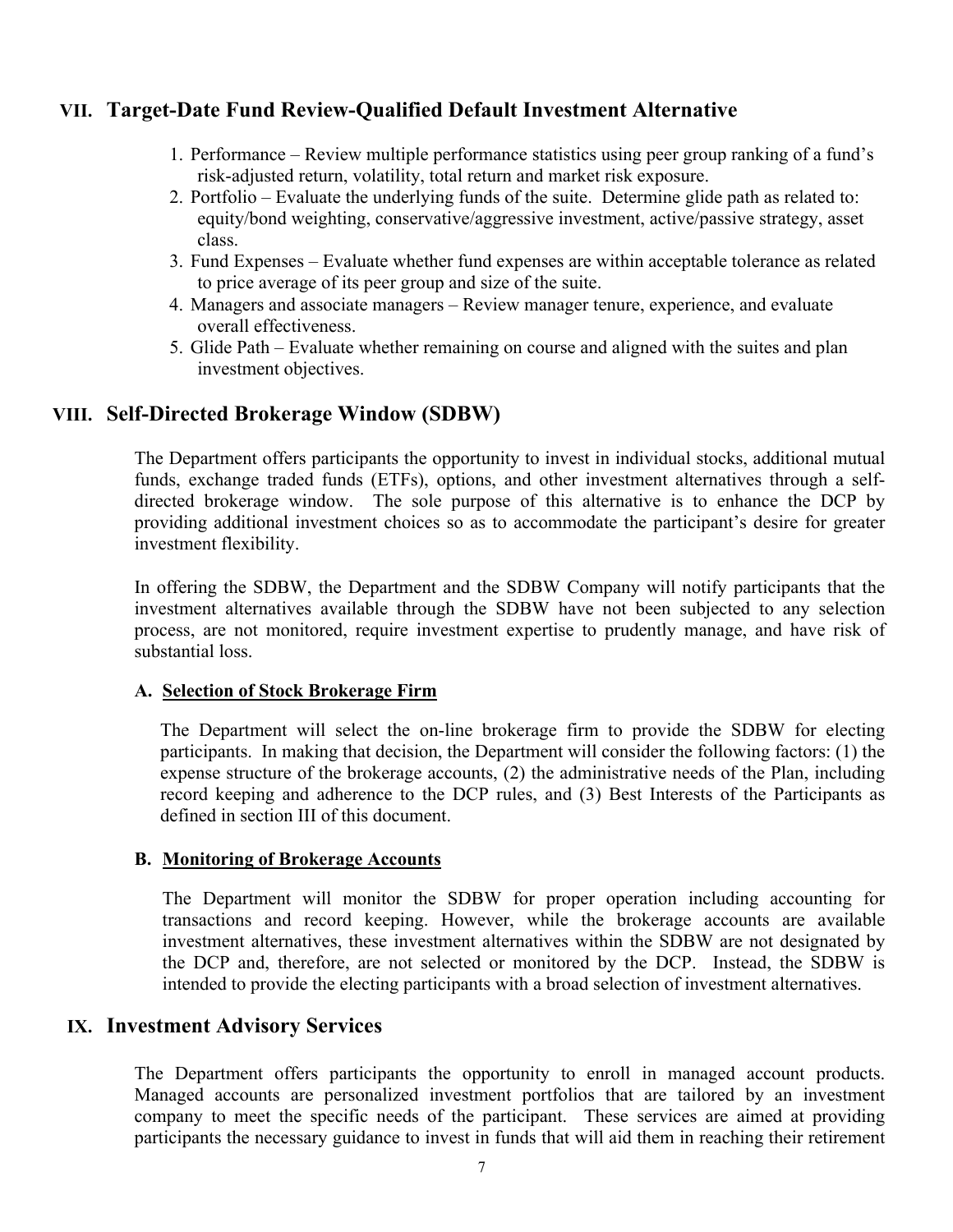goals. Services range from financial advice concerning a participant's account with no active trading of funds by the advisor, to an advisor actively managing a participant's account. These services will be offered to all participants in the DCP for a fee.

## **X. Table A**

## **Quantitative Approval Criteria for New Products**

Monitoring Guidelines for Investment Products in the Deferred Compensation Program

| <b>Approval Characteristic</b>                                                       | Approve                                                                                                                                                                                                               | <b>Disapprove</b>                                                                                                                                                                                     |  |
|--------------------------------------------------------------------------------------|-----------------------------------------------------------------------------------------------------------------------------------------------------------------------------------------------------------------------|-------------------------------------------------------------------------------------------------------------------------------------------------------------------------------------------------------|--|
| <b>Ranking (relative return)</b>                                                     | Morningstar percentile<br>ranking within the fund's<br>category is less than or equal<br>to the $50th$ percentile for a 3<br>and 5-year period if available.<br>A minimum of three years<br>history is required.      | Morningstar percentile<br>ranking within the fund's<br>category is greater than the<br>$50th$ percentile for the<br>previous 3 and 5-year period.<br>A minimum of three years<br>history is required. |  |
| <b>Risk-Adjusted Returns</b>                                                         | Morningstar 3-year (and 5-<br>year if available) rating is<br>greater than or equal to 4 or<br>Morningstar Sharpe ratio<br>greater than or equal to the<br>$50th$ percentile if the<br>Morningstar rating is 3 stars. | Morningstar 3 or 5-year<br>rating is less than 3 stars.                                                                                                                                               |  |
| <b>Manager</b><br>(Team approaches will be<br>evaluated on a case-by-case<br>basis.) | Manager tenure on the fund is<br>greater than or equal to three<br>years.                                                                                                                                             | Manager tenure on the fund is<br>less than three years.                                                                                                                                               |  |
| Fees                                                                                 | Investment management fees<br>must be less than the<br>Morningstar average for the<br>fund's particular category and<br>must lie within the range of<br>current products in the<br>Deferred Compensation<br>Program.  | Investment management fees<br>are higher than the<br>Morningstar average for the<br>fund's category or higher<br>than current products in the<br>Deferred Compensation<br>Program.                    |  |

**Note:** New products may be approved using only 3-year data if 5-year data is unavailable. However, 5 year data will be utilized in the existing fund analysis when available.

**Note:** Index funds are not required to have the 3-years of manager tenure needed for fund approval. These funds track an index and the manager strategies do not change drastically from year-to-year.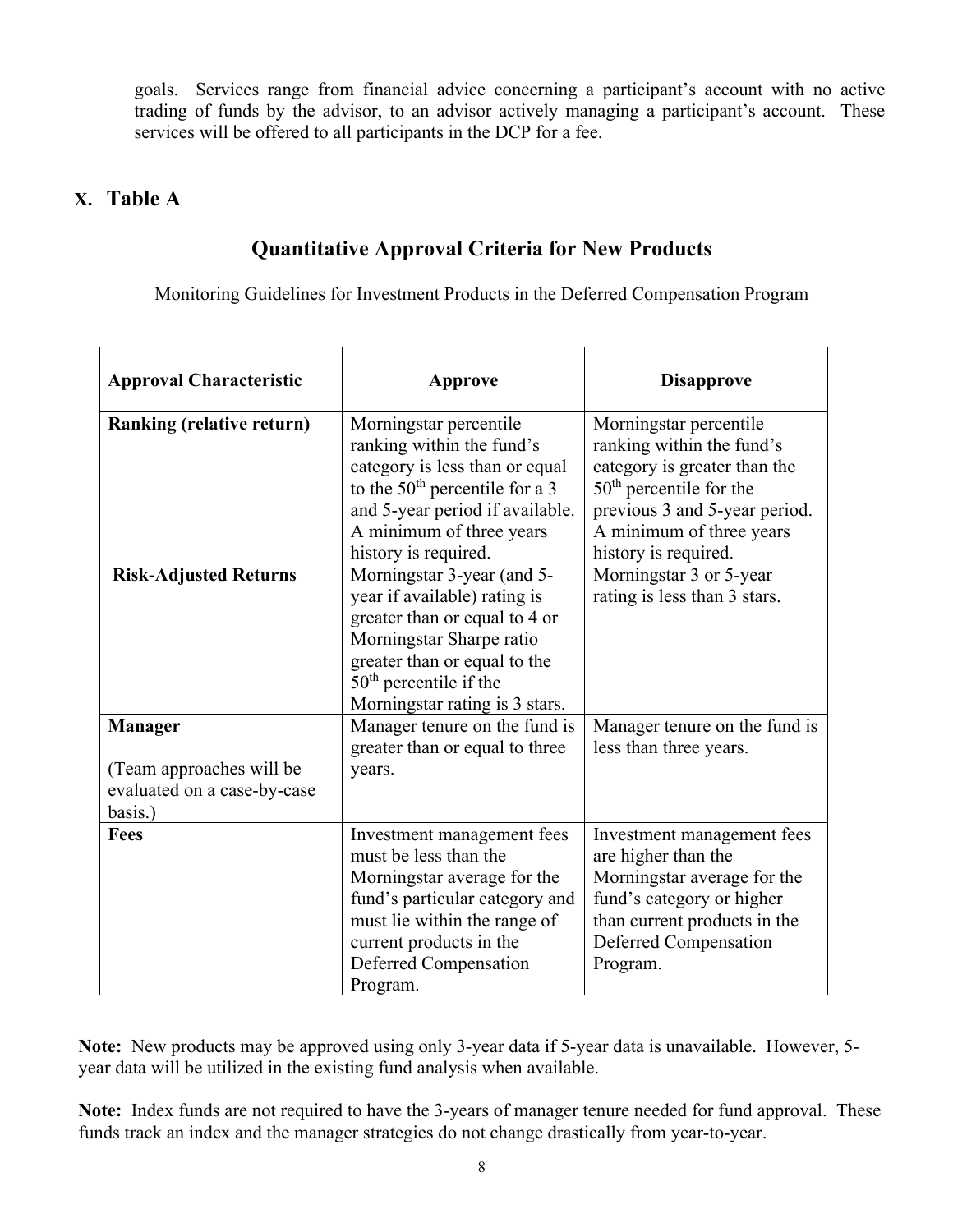**Note:** All funds proposed for addition must be unique to the provider and not offered by any other provider already within the plan.

#### **XI. Table B**

#### **Quantitative Factors Investment Product Monitoring**

## **Observation, Termination Review Status, and Termination Criteria for Existing Products**

| <b>Product Monitoring</b><br>Criteria Characteristic                                                                                                                                 | <b>Observation Status</b>                                                                                                                                                                                                                                                                                                                                                        | <b>Termination Review</b><br><b>Status</b>                             | Termination                                                                                                                                                                                                    |
|--------------------------------------------------------------------------------------------------------------------------------------------------------------------------------------|----------------------------------------------------------------------------------------------------------------------------------------------------------------------------------------------------------------------------------------------------------------------------------------------------------------------------------------------------------------------------------|------------------------------------------------------------------------|----------------------------------------------------------------------------------------------------------------------------------------------------------------------------------------------------------------|
| Morningstar<br>percentile ranking<br>over 5-year rolling<br>average<br>Morningstar 5-year<br>star rating<br>Fund management<br>fees listed on<br>Morningstar and<br>given by the IPs | Morningstar 5-year<br>$\bullet$<br>percentile ranking<br>within category<br>greater than $50th$<br>percentile at quarter<br>end AND<br>Morningstar 5-year<br>star rating less than<br>$3 \text{ stars}; \overrightarrow{\text{OR}}$<br>Morningstar 5-year<br>$\bullet$<br>percentile ranking<br>within category<br>greater than 75 <sup>th</sup><br>percentile at quarter<br>end | In observation status<br>$\bullet$<br>for four consecutive<br>quarters | At least two<br>$\bullet$<br>consecutive quarters<br>in termination<br>review status AND<br>Morningstar 1-year<br>percentile ranking<br>within category<br>greater than $50th$<br>percentile at quarter<br>end |

**Note:** Index funds are not ranked against active funds, and new index products must demonstrate a tracking error to a prescribed benchmark of 50 basis points or lower over the most recent one year rolling average, using monthly data. For existing products, probation occurs when a tracking error falls between 50 and 100 basis points and termination occurs for a tracking error greater than 100 basis points for four consecutive quarters. For measurement purposes only, the monthly prorated mutual fund expense ratio is added back to the total monthly returns.

**Note:** All funds are measured without loads.

**Note:** It will be possible for an investment product to move from a termination review status or observation status to regular status when the product meets total return requirements by being in the top half of peers over the most recent five year rolling annualized time period available as defined by Morningstar's Percentile Ranking within category and have a three year Morningstar rating of 3 or more stars.